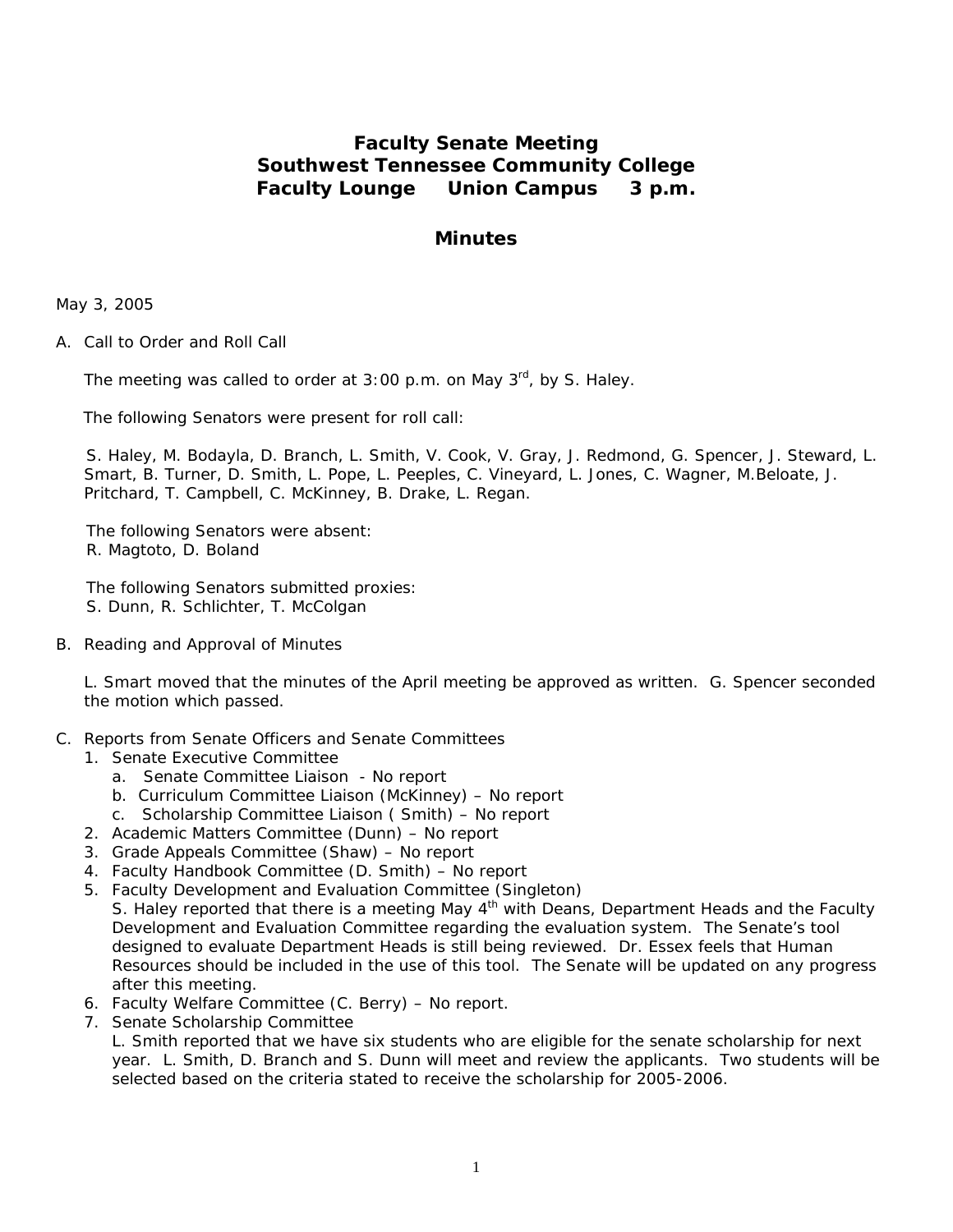8. Ombudsman – (McKinney)

C. McKinney reported that he has been congratulated on being appointed to this position by several faculty members. Most comments indicated that creating this position was a positive step for the Senate. He is currently looking into several issues.

The following are College Standing Committees with specific Senate Relationships:

- 9. Curriculum Committee No report
- 10. Promotion and Tenure Committee No report
- 11.Readmission Appeals Committee No report
- D. Unfinished Business:

None

- E. New Business
	- 1. Update from SEC meeting with Dr. Essex, Dr. Miller and Dr. Dhingra S. Haley
		- a. Summer School

S. Haley reported that summer school does look better but no commitment to two classes for each faculty has been made by the administration. S. Haley asked the Senate how we feel about the 12 month faculty positions that Southwest Tennessee Community College has. This might be an issue that the Senate will need to address.

b. Marketing issues

J. Redmond reported that he met with Dr. Essex, Ted Along, Karen Nippert, and Elisa Marus and presented the marketing plan designed by the Computer Technologies area to help recruit students. After discussion, it was agreed that the marketing plan would move forward. Computer Technology has now been split into two areas. Information Technologies will be housed under Jeremy Burnett and Graphic Arts will be housed under Mike Stephens.

- c. Copier breakdown, equipment Comments from Senators indicated that there seems to be less problem with copier breakdown etc. S. Haley asked Senators to keep the Senate posted on this problem.
- d. VP Search

L. Smith reported that three candidates for Vice President were submitted to the President. One of the three candidates has taken another position. No decision has been announced yet.

e. Promotion/Tenure Appeal

The SEC met with Dr. Essex, Dr. Miller and Dr. Dhinghra to discuss Roger Schlichter's appeal for tenure. The SEC was concerned that proper notification of issues such as low producing status of the program had not been relayed to Roger. The President indicated he would review this denied tenure. It is the understanding of the SEC that this has been done and Roger's tenure has been denied.

- f. Social Security Numbers Dr. Dhingra stated that by next fall, we would not be using student social security numbers to identify students.
- 2. TBR Sub Council Report S. Haley
	- a. Legislative Bills

S. Haley reported that the two bills discussed by the Senate recently have not been passed by the legislature. The bill which wanted to suspend the development of new on line course is still in committee, but TBR is trying to work out issues with the sponsors of the bill. The other bill regarding student rights has not made any progress in the legislature and will probably die in committee.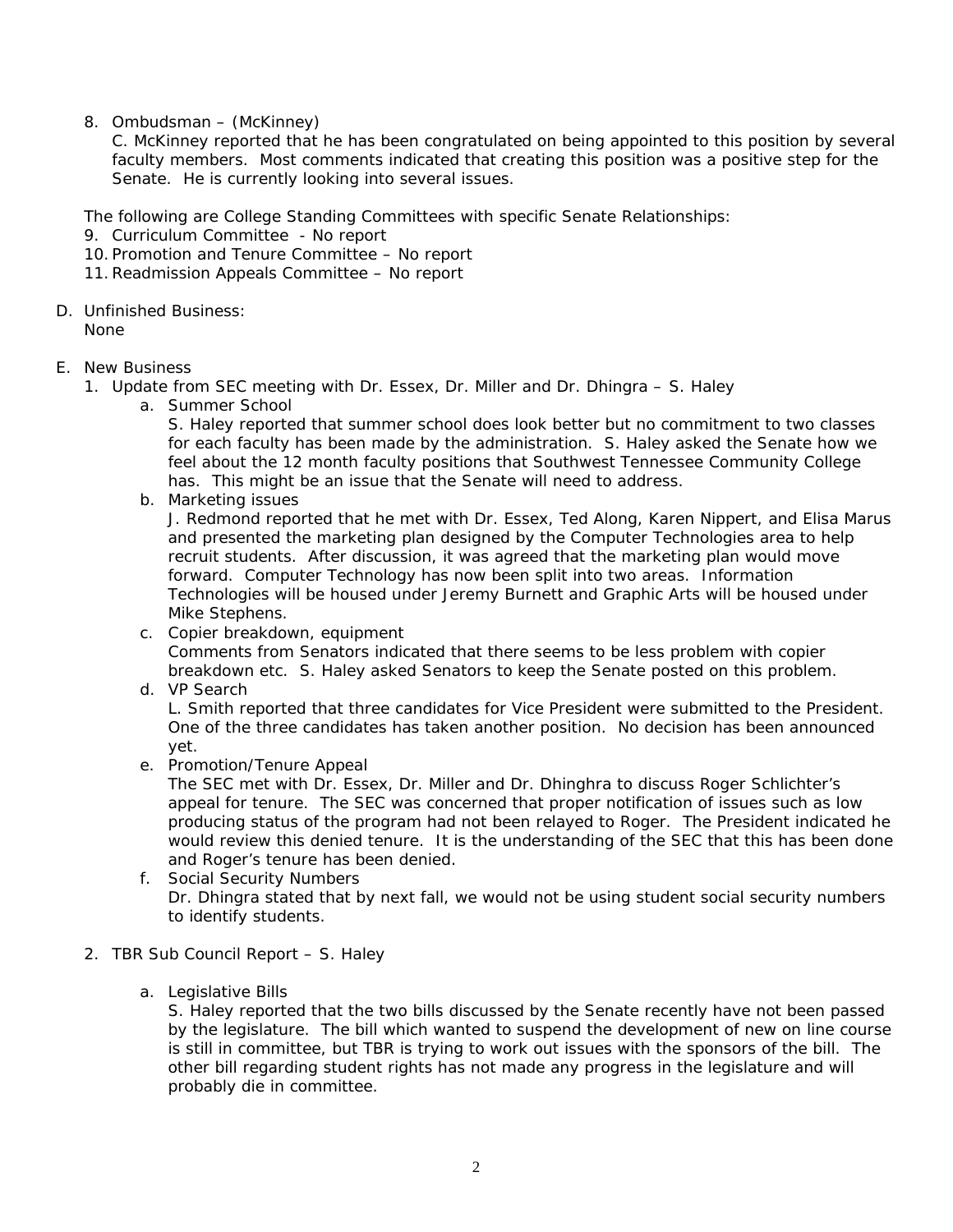## b. Presidential Bonus

The Chancellor told the Presidents that if they could find the money in the budget, they could give themselves a 10% bonus following criteria specified by TBR. This is because the salaries of the state Presidents are much lower than their counter parts. At this point TBR doesn't feel anyone is taking advantage of this.

- c. Honorary Degrees S. Haley will check into how honorary degrees are being awarded at Southwest Tennessee Community College. TBR is concerned that too many of these degrees are being awarded.
- d. Common Calendar TBR will create a task force to look at this issue. D. Smith brought up the issue of having classes which meet different day and lab times as being a major problem with this issue.

e. Leave

TBR is looking at how we are docked when we take leave. There seems to be some discrepancies with this process. S. Haley will look into how Southwest Tennessee Community College is doing this.

#### 3. Merit Pay

L. Smith reported for T. McColgan that the minutes of the Merit Pay Committee are on the Faculty Senate web site for everyone to see how the committee is progressing. Currently the committee is working to put together facts and information. The committee stressed the need to go ahead and look at Phase II of the salary equity study where disciplines are compared so that this issue can be addressed as soon as possible.

#### 4. Dr. Miller

## a. Promotion and Tenure

All faculty are given the policy regarding Promotion and Tenure. It is the responsibility of the faculty to read and understand the policy. When a faculty is tenured, the institution is saying to TBR that we are able to offer the individual a full load. If enrollment is declining, the full load is hard to meet. The fact that enrollment was declining in Roger's area was not new news. Dr. Miller emphatically stated that Roger's tenure was denied based on declining enrollment not due to his performance. Dr. Miller stated that maybe there was a conflict in whether or not Roger was told not to apply this year, or wait, but the policy clearly states reasons for tenure not being awarded. J. Pritchard eloquently and persuasively asked Dr. Miller to retain Roger. When asked if there are other positions open which Roger could fill, Dr. Miller stated that currently there are no positions in the Business Department for Roger.

b. Summer School

Dr. Miller stated that the summer budget did not increase when salary equity was addressed. More money is need to fund summer school when paying faculty 1/32 of their salary. She reminded Senators that there is no guarantee of summer teaching. Currently Dean Swinny is working with Deans and Department Heads to see if we can handle classes as scheduled.

## c. 12 month faculty positions

Bill Turner asked Dr. Miller about the issue of 12 month faculty positions. Originally when the two schools were merged, Dr. Essex wanted the Department Heads to justify why the 12 month positions were needed. A group of 12 month faculty met with Dr. Miller and Dr. Essex and offered opposition to moving 12 month faculty to 9 month positions. Dr. Essex decided to allow 12 month positions to be reduced by attrition, however, this does not seem to be helping. Dr. Miller feels that there should only be 12 month faculty if the program can justify the need. She agreed to ask Dr. Essex about this issue.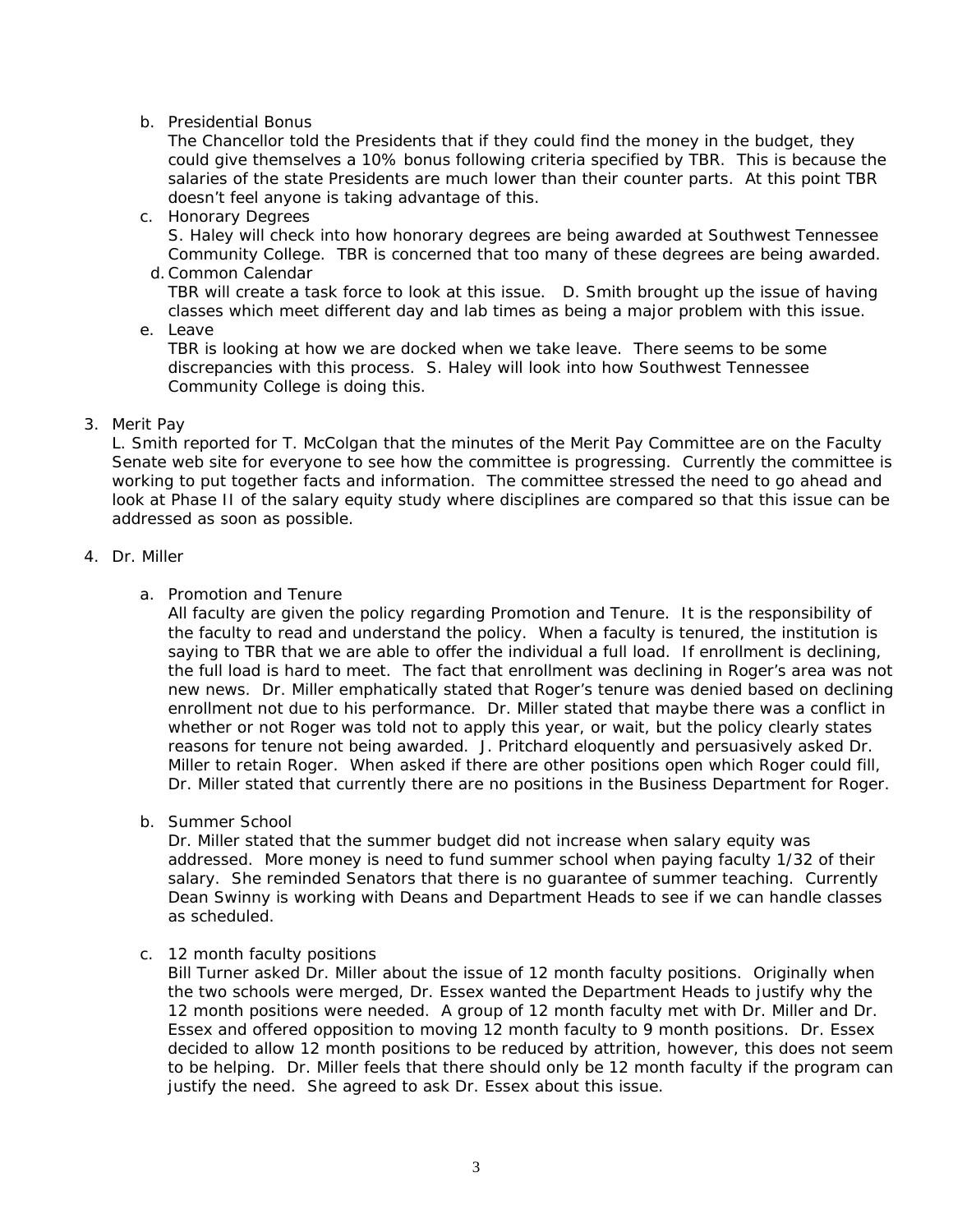d. Evaluation

Dr. Miller was asked about evaluation of administrators. Dr. Miller is in support of the evaluations. Dr. Essex doesn't have a problem with evaluations of Department Heads by faculty. He does feel that Human Resources needs to be involved. Hopefully this will proceed when the new Director of Human Resources is hired.

e. Letter to the Governor

Dr. Miller addressed the Senate about the letter written to the Governor by four former Shelby State Community College faculty from the Union campus. The faculty stated concerns that even after consolidation of Shelby State and State Tech, the Union campus is not receiving adequate funds, salaries, etc. The group also responded that they represent all Union campus faculty. The SEC responded to the Governor that this group does not represent the views of all Union campus faculty.

Dr. Miller feels that this issue should have been addressed through the Faculty Senate first which it was not. This not only allows the Faculty Senate to be the voice of the faculty, but allows Administration to address issues first. Dr. Miller asked how can the Faculty Senate make an impact on faculty who do not follow the proper chain of command in issues such as this. Should the Senate address this in a resolution?

M. Bodayla stated that the group has a legal right to go outside the Senate to address needs they feel should be addressed. By addressing this issues with a resolution it doesn't stop individuals from doing what they want to do.

- E. Other issues None
- F. Adjournment

The Senate was adjourned at 4:30 p.m. The next meeting is scheduled for September.

\*Senate Sharepoint Web Site: <http://internal.southwest.tn.edu/fac-senate/>

#### **2005-2006 Senate**

|                                                                                                                                                                                                      | President: Steve Haley  | shaley                                  |                                                                                                           | $5635 - x$                   |  |
|------------------------------------------------------------------------------------------------------------------------------------------------------------------------------------------------------|-------------------------|-----------------------------------------|-----------------------------------------------------------------------------------------------------------|------------------------------|--|
| <b>Division Senators:</b>                                                                                                                                                                            |                         |                                         |                                                                                                           |                              |  |
| Division Senators of Liberal Studies and Education - Five Seats.<br>Roll<br>(Developmental Studies, Education, Fine Arts/Language and Literature, Social and Behavioral<br>Science/Criminal Justice) |                         |                                         |                                                                                                           |                              |  |
| Doug Branch (2yrs)<br>Lilliette Smith (2yrs)<br>Vava Cook (1yr)                                                                                                                                      | Mary Ann Bodayla (2yrs) | mbodayla<br>dbranch<br>ljsmith<br>vcook | Social Behav. Sci./Crim. Just.<br>Fine Arts/Lang. and Lit.<br>Social Behav. Sci./Crim. Just.<br>Education | 5197 x<br>4483 $x$<br>4125 x |  |

Victoria Gray (1yr) vgray Social Behav. Sci./Crim. Just. 4678\_x\_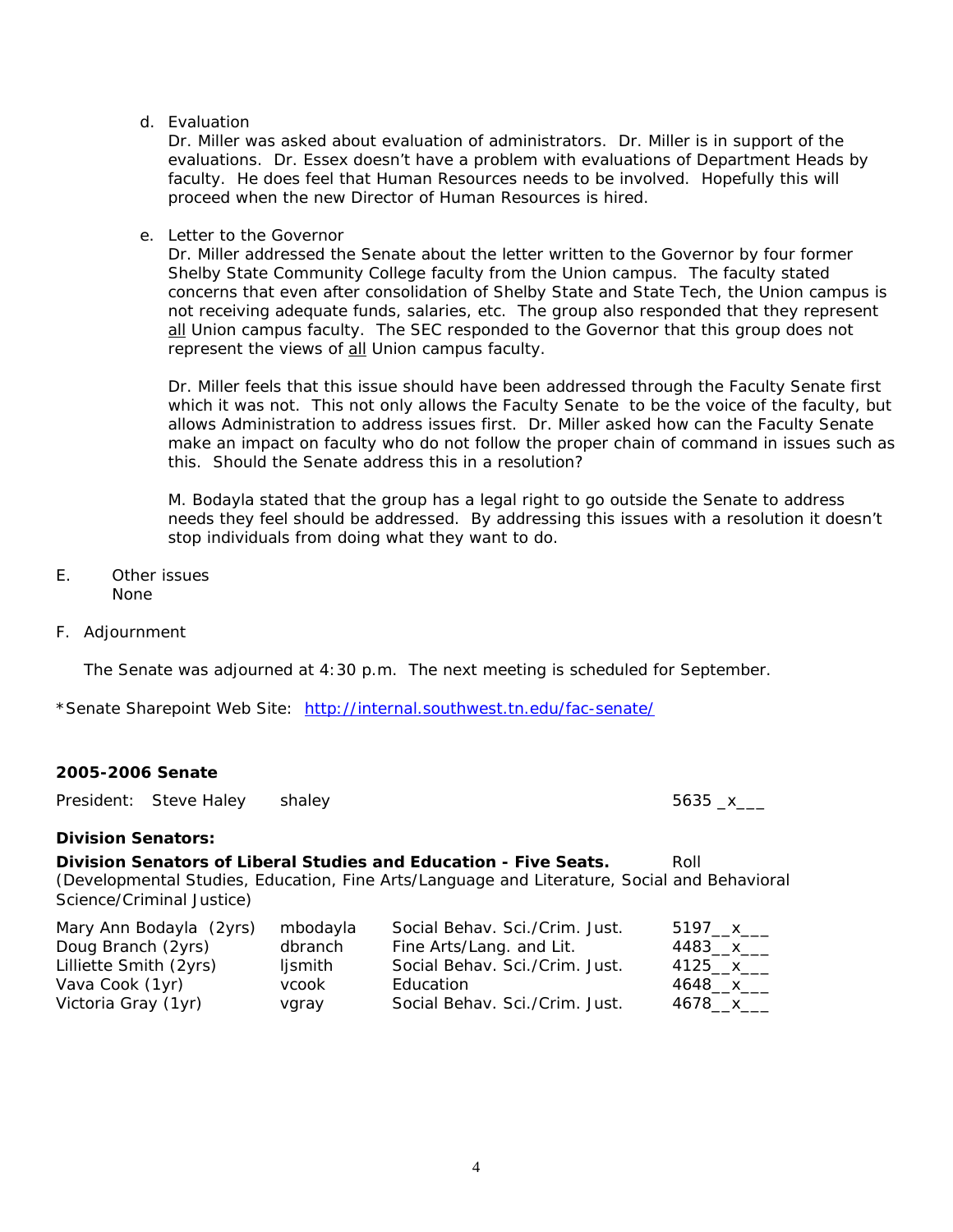### **Division Senators of Business, Career Studies and Technology - Five Seats.**

(Accountacy/Office Adm./Career Studies, Business Adm. and Paralegal Studies, Information Tech/Graphic Arts, Engineering Tech., Industrial and Environ. Tech.)

| Jerry Redmond (2yrs)   | jredmond | Information Tech., Graph. Arts. | 4410__x____  |
|------------------------|----------|---------------------------------|--------------|
| Gary Spencer (2yrs)    | gspencer | Engineering Tech.               | 4404 __x___  |
| Jeffrey Stewart (2yrs) | jstewart | Indus & Environ Technologies    | 4665 x       |
| Sarah Dunn (1yr)       | sdunn    | Information Tech., Programming  | 4152_proxy__ |
| Lee Smart (1yr)        | Ismart   | Accountancy/ Office Adm.        | 6025____x___ |

#### **Division Senators of Math, Natural Sciences, & Health Sciences - Four Seats.**

(Nursing, Mathematics, Natural Sciences, Allied Health)

| Bill Turner (2yrs)  | wturner  | Mathematics             | 6023 $x$     |
|---------------------|----------|-------------------------|--------------|
| Doug Smith (1yr)    | dsmith   | <b>Natural Sciences</b> | 4128__x___   |
| Linda Pope (1yr)    | lpope    | Allied Health           | 5056___x___  |
| Roma Magtoto (2yrs) | rmagtoto | Nursing                 | 5435_absent_ |

#### **Department Senators:**

**Division: Business, Career Studies & Tech.** 

#### **Departments:**

- **a. Accountancy, Office Admin. & Career Studies**
- **b. Administration & Paralegal Studies**
- **c. Info. Tech. & Graphic Arts Tech.**
- **d. Engineering Technologies**
- **e. Indus & Environ Technologies**

| Leslie Peeples (2yrs)   | <i>lpeeples</i> | Accountancy/ Office Adm.        | 4006___ x___ |
|-------------------------|-----------------|---------------------------------|--------------|
| Christy Vineyard (2yrs) | ccrabtree       | Business Adm. and Paralegal St. | 4668 x       |
| Roger Schlichter (1yr)  | rschlichter     | Information Tech./Graphic Arts  | 4144_proxy_  |
| Lisa Jones (2yrs)       | lgjones         | Engineering Tech.               | 4983__x___   |
| Carl Wagner (2yrs)      | cwagner         | Industrial and Environ. Tech.   | 4160__x__    |

#### **Division: Liberal Studies & Education**

#### **Departments:**

- **a. Developmental Studies**
- **b. Fine Arts, Languages, and Literature**
- **c. Education**

#### **d. Social & Behavioral Science/ Criminal Justice**

| Mickey Beloate (1yr) | mbeloate   | Developmental Studies                      | 6015 x   |
|----------------------|------------|--------------------------------------------|----------|
| John Pritchard (1yr) | jpritchard | Fine Arts/Language and Literature 5645_x__ |          |
| Toni Campbell (1yr)  | tcampbell  | Education.                                 | 5353 $x$ |
| Clark McKinney (1yr) | cmckinney  | Social Behav. Sci./Crim. Just              | 4574 x   |